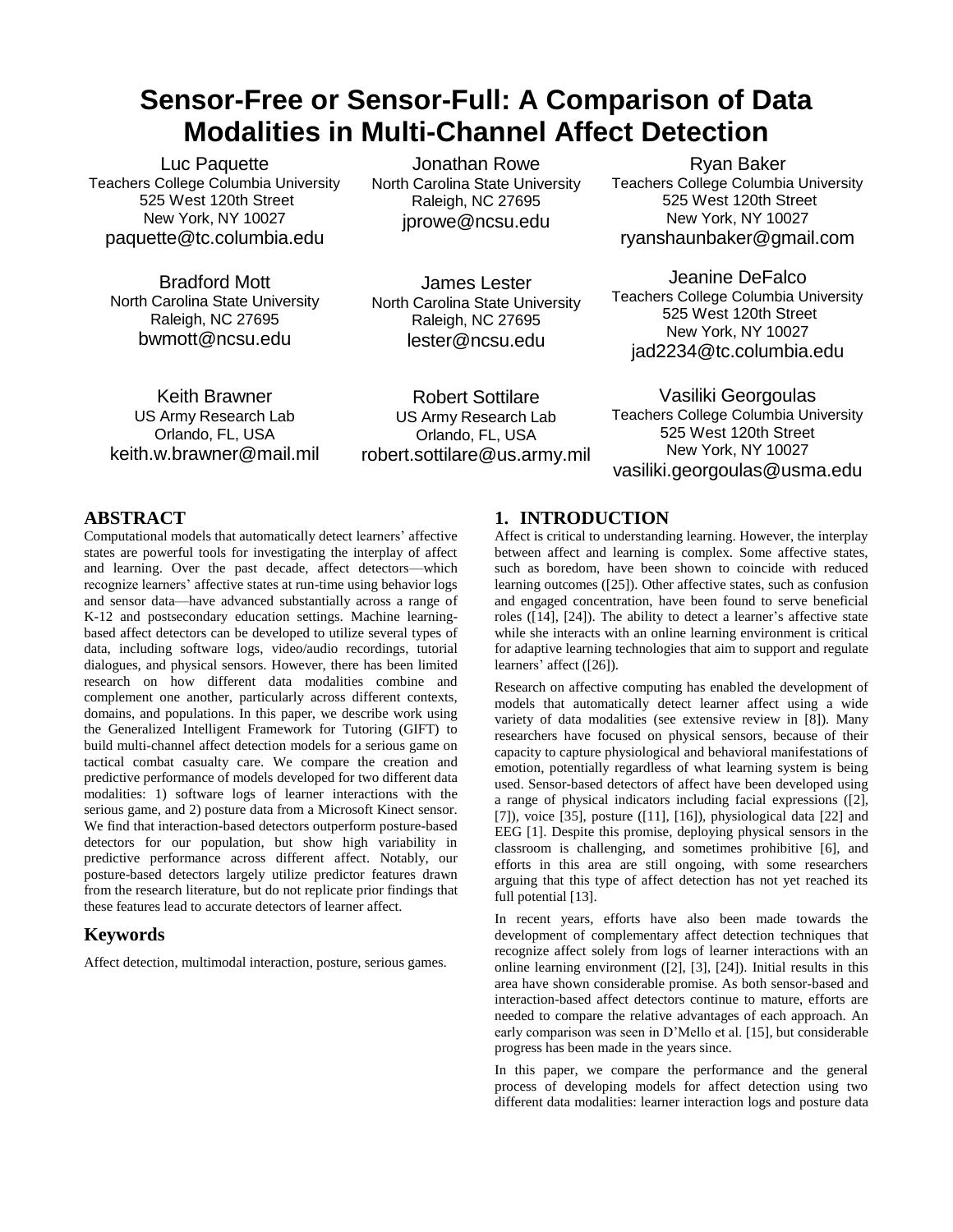from a Microsoft Kinect sensor. Ground-truth affect data for detector development was collected through field observation [23] of learners interacting with vMedic, a serious game on tactical combat casualty care, integrated into the General Intelligent Framework for Tutoring (GIFT) [32]. Findings suggest that interaction-based affect detectors outperform posture-based detectors for our population. However, interaction-based detectors show high variability in predictive performance across different emotions. Further, our posture-based detectors, which utilize many of the same predictor features found throughout the research literature, achieve predictive performance that is only slightly better than chance across a range of affective states, a finding that is contrary to prior work on sensor-based affect detection.

#### **2. DATA**

Three sources of data were used in this work: 1) log file data produced by learners using the vMedic (a.k.a. TC3Sim) serious game, 2) Kinect sensor log data, and 3) quantitative field observations of learner affect using the BROMP 1.0 protocol [23]. This section describes those sources of data, by providing information on the learning environment, study participants, and research study method.

#### **2.1 Learning System and Subjects**

We modeled learner affect within the context of vMedic, a serious game used to train US Army combat medics and lifesavers on tasks associated with dispensing tactical field care and care under fire (Figure 1). vMedic has been integrated with the Generalized Intelligent Framework for Tutoring (GIFT) [32], a software framework that includes a suite of tools, methods, and standards for research and development on intelligent tutoring systems and affective computing.

Game-based learning environments, such as vMedic, enable learners to interact with virtual worlds, often through an avatar, and place fewer constraints on learner actions than many other types of computer-based learning environments ([3], [19], [24]). Some virtual environments place more constraints on learner behavior than others. For example, learning scenarios in vMedic are structured linearly, presenting a fixed series of events regardless of the learner's actions. In contrast, game-based learning environments such as EcoMUVE [20] and Crystal Island [29] afford learners considerable freedom to explore the virtual world as they please. While vMedic supports a considerable amount of learner control, its training scenarios focus participants' attention on the objectives of the game (e.g., administering care), implicitly guiding learner experiences toward key learning objectives.

To investigate interaction-based and sensor-based affect detectors for vMedic, we utilize data from a study conducted at the United States Military Academy (USMA). There were 119 cadets who participated in the study (83% male, 17% female). The participants were predominantly first-year students. During the data collection, all participants completed the same training module. The training module focused on a subset of skills for tactical combat casualty care: care under fire, hemorrhage control, and tactical field care. The study materials, including pre-tests, training materials, and post-tests, were administered through GIFT. At the onset of each study session, learners completed a content pre-test on tactical combat casualty care. Afterward, participants were presented with a PowerPoint presentation about tactical combat casualty care. After completing the PowerPoint, participants completed a series of training scenarios in the vMedic serious game where they applied skills, procedures, and

knowledge presented in the PowerPoint. In vMedic, the learner adopts the role of a combat medic faced with a situation where one (or several) of her fellow soldiers has been seriously injured. The learner is responsible for properly treating and evacuating the casualty, while following appropriate battlefield doctrine. After the vMedic training scenarios, participants completed a post-test, which included the same series of content assessment items as the pre-test. In addition, participants completed two questionnaires about their experiences in vMedic: the Intrinsic Motivation Inventory (IMI) [30] and Presence Questionnaire [34]. All combined study activities lasted approximately one hour.

During the study, ten separate research stations were configured to collect data simultaneously; each station was used by one cadet at a time. Each station consisted of an Alienware laptop, a Microsoft Kinect for Windows sensor, and an Affectiva Q-Sensor, as well as a mouse and pair of headphones. The study room's layout is shown in Figure 2. In the figure, participant stations are denoted as ovals. Red cones show the locations of Microsoft Kinect sensors, as well as the sensors' approximate fields of view. The dashed line denotes the walking path for the field observers.

Kinect sensors recorded participants' physical behavior during the study, including head movements and posture shifts. Each Kinect sensor was mounted on a tripod and positioned in front of a participant (Figure 2). The Kinect integration with GIFT provided four data channels: skeleton tracking, face tracking, RGB (i.e., color), and depth data. The first two channels leveraged built-in tracking algorithms (which are included with the Microsoft Kinect for Windows SDK) for recognizing a user's skeleton and face, each represented as a collection of 3D vertex coordinates. The RGB channel is a 640x480 color image stream comparable to a standard web camera. The depth channel is a 640x480 IR-based image stream depicting distances between objects and the sensor.

Q-Sensors recorded participants' physiological responses to events during the study. The Q-Sensor is a wearable arm bracelet that measures participants' electrodermal activity (i.e., skin conductance), skin temperature, and its orientation through a built-in 3-axis accelerometer. However, Q-Sensor logs terminated prematurely for a large number of participants, necessitating additional work to determine the subset of field observations that are appropriate to predict with Q-Sensor-based features. Inducing Q-Sensor-based affect detectors will be an area of future work.



**Figure 1. vMedic learning environment.**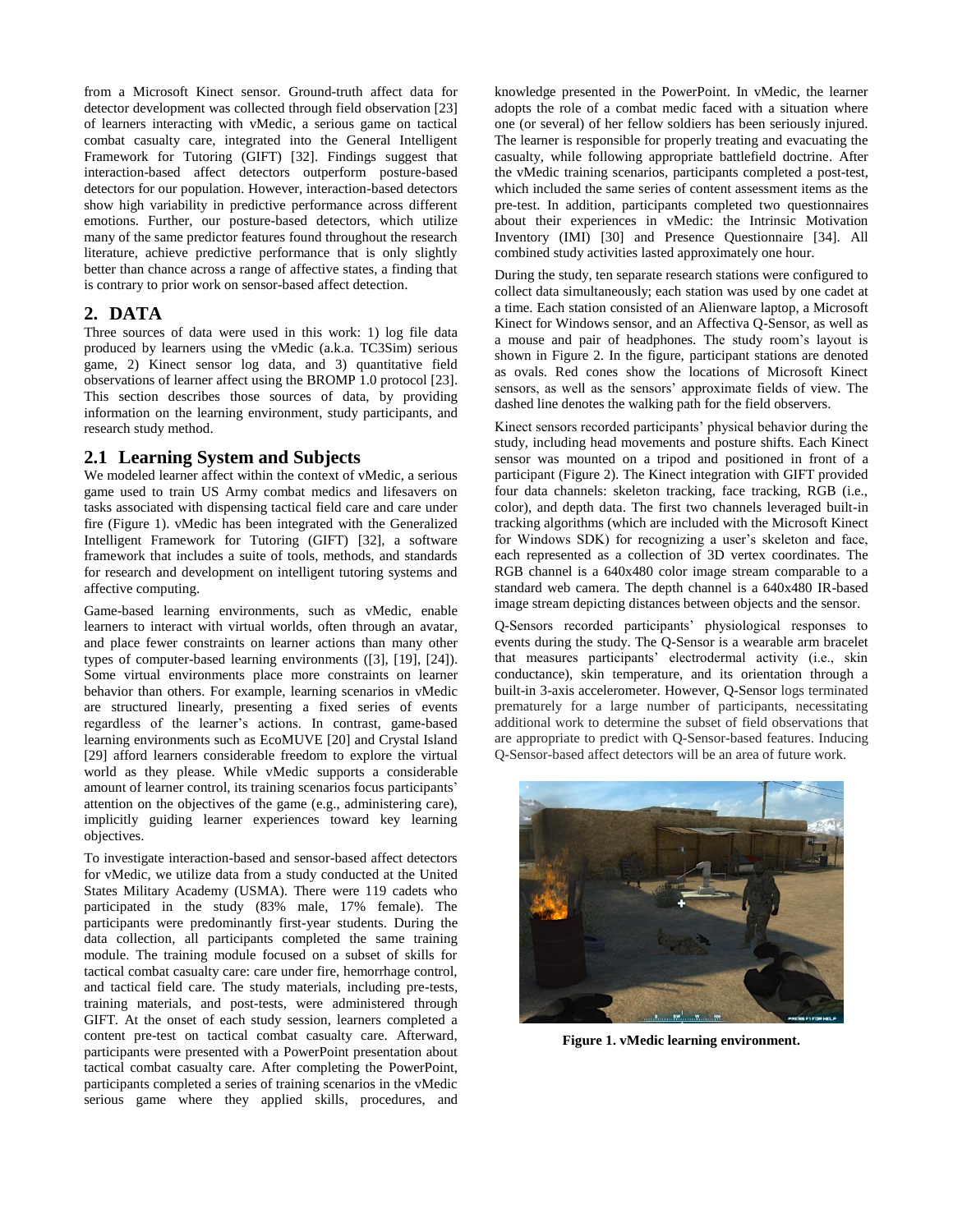

**Figure 2. Study room layout.**

#### **2.2 Quantitative Field Observations (QFOs)**

We obtain ground-truth labels of affect using Quantitative Field Observations (QFOs), collected using the Baker-Rodrigo-Ocumpaugh Monitoring Protocol (BROMP) [23]. This is a common practice for interaction-based detection of affect (e.g. [3], [24]). Much of the work to date for video-based affect detection, by contrast, has focused on modeling emotion labels that are based on self-reports ([10], [16]), or labels obtained through retrospective judgments involving freeze-frame video analysis [11]. It has been argued that BROMP data is easier to obtain and maintain reliability for under real-world conditions than these alternate methods [23], being less disruptive than selfreport, and easier to gain full context than video data.

To be considered BROMP-certified, a coder must achieve interrater reliability of Kappa  $\ge$  0.6 with a previously BROMPcertified coder. BROMP has been used for several years to study behavior and affect in educational settings ([3], [4], [27]), with around 150 BROMP-certified coders as of this writing, and has been used as the basis for successful automated detectors of affect ([3], [24]). Observations in this study were conducted by two BROMP-certified coders, the 2nd and 6th authors of this paper.

Within the BROMP protocol, behavior and affective states are coded separately but simultaneously using the Human Affect Recording Tool (HART), an application developed for the Android platform (and freely available as part of the GIFT distribution). HART enforces a strict coding order determined at the beginning of each session. Learners are coded individually, and coders are trained to rely on peripheral vision and side glances in order to minimize observer effects. The coder has up to 20 seconds to categorize each trainee's behavior and affect, but records only the first thing he or she sees. In situations where the trainee has left the room, the system has crashed, where his or her affect or behavior do not match any of the categories in the current coding scheme, or when the trainee can otherwise not be adequately observed, a '?' is recorded, and that observation is eliminated from the training data used to construct automated detectors.

In this study, the typical coding scheme used by BROMP was modified to accommodate the unique behaviors and affect that was manifest for this specific cadet population and domain. Affective states observed included frustration, confusion, engaged concentration, boredom, surprise and anxiety. Behavioral categories consisted of on-task, off-task behaviors, Without Thinking Fastidiously behavior [33], and intentional friendly fire (these last two categories will not be discussed in detail, as they were rare).

In total, 3066 BROMP observations were collected by the two coders. Those observations were collected over the full length of the cadets' participation in the study, including when they were answering questionnaires on self-efficacy, completing the pre and post-tests, reviewing PowerPoint presentations, and using vMedic. For this study, we used only the 755 observations that were collected while cadets were using vMedic. Of those 755 observations, 735 (97.35%) were coded as the cadet being ontask,  $19$   $(2.52\%)$  as off-task,  $1$   $(0.13\%)$  as Without Thinking Fastidiously, and 0 as intentional friendly fire. Similarly, 435 (57.62%) of the affect labels were coded as concentrating, 174 (23.05%) as confused, 73 (9.67%) as bored, 32 (4.24%) as frustrated, 29 (3.84%) as surprised and 12 (1.59%) as anxious.

#### **3. INTERACTION-BASED DETECTORS**

The BROMP observations collected while cadets were using vMedic were used to develop machine-learned models to automatically detect the cadet's affective states. In this section, we discuss our work to develop affect detectors based on cadets' vMedic interactions logs.

#### **3.1 Data Integration**

In order to generate training data for our interaction-based affect detectors, trainee actions within the software were synchronized to field observations collected using the HART application. During data collections, both the handheld computers and the GIFT server were synchronized to the same internet NTP time server. Timestamps from both the HART observations and the interaction data were used to associate each observation to the actions that occurred during the 20 seconds window prior to data entry by the observer. Those actions were considered as cooccurring with the observation.

#### **3.2 Feature Distillation**

For each observation, we distilled a set of 38 features that summarized the actions that co-occurred with or preceded that observation. Those features included: changes in the casualty, both recent and since injury, such as changes in blood volume, bleed rate and heart rate; player states in terms of attacker, such as being under cover and being with the unit; the number of time specific actions, such as applying a tourniquet or requesting a security sweep, were executed; and time between actions. (see [5] for a more complete list of features.)

#### **3.3 Machine Learning Process**

Detectors were built separately for each affective state and behavioral constructs. For example a detector was used to distinguish observations of boredom from observations that were not boredom. It is worth noting that the construct of engaged concentration, was defined during modeling as a learner having the affect of concentration and not being off-task, since concentrating while being off-task reflects concentration with something other than learning within the vMedic game. Only 2 such observations was found amongst the collected observations. Detectors were not developed for off-task behavior, Without Thinking Fastidiously behavior, and anxiety due to the low number of observations for those construct (19, 1 and 12 respectively).

Each detector was validated using 10-fold participant-level crossvalidation. In this process, the trainees are randomly separated into 10 groups of equal size and a detector is built using data for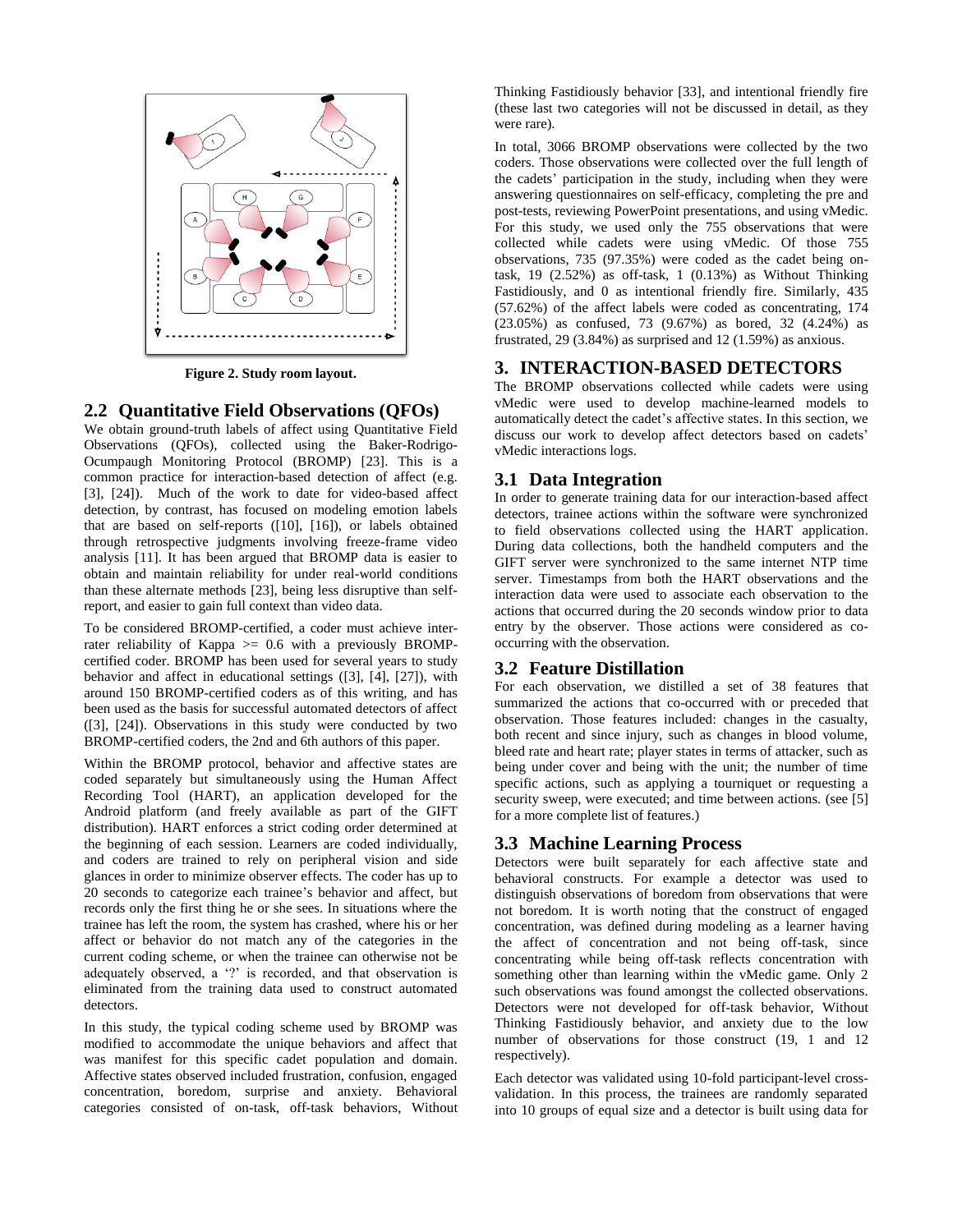each combination of 9 of the 10 groups before being tested on the 10th group. By cross-validating at this level, we increase confidence that detectors will be accurate for new trainees. Oversampling (through cloning of minority class observations) was used to make the class frequency more balanced during detector development. However, performance calculations were made with reference to the original dataset.

Detectors were fit in RapidMiner 5.3 [21] using six machine learning algorithms that have been successful for building similar detectors in the past ([3], [24]): J48, JRip, NaiveBayes, Step Regression, Logistic Regression and KStar. The detector with the best performance was selected for each affective state. Detector performance was evaluated using two metrics: Cohen's Kappa [9] and A' computed as the Wilcoxon statistic [18]. Cohen's Kappa assesses the degree to which the detector is better than chance at identifying the modeled construct. A Kappa of 0 indicates that the detector performs at chance, and a Kappa of 1 indicates that the detector performs perfectly. A' is the probability that the algorithm will correctly identify whether an observation is a positive or a negative example of the construct (e.g. is the learner bored or not?). A' is equivalent to the area under the ROC curve in signal detection theory [18]. A model with an A' of 0.5 performs at chance, and a model with an A' of 1.0 performs perfectly. A' was computed at the observation level.

When fitting models, feature selection was performed using forward selection on the Kappa metric. Performance was evaluated by repeating the feature selection process on each fold of the trainee-level cross-validation in order to evaluate how well models created using this feature selection procedure perform on new and unseen test data. The final models were obtained by applying the feature selection to the complete dataset.

#### **4. POSTURE-BASED DETECTORS**

The second set of affect detectors we built were based on learner posture during interactions with vMedic. Kinect sensors produced data streams that were utilized to determine learner posture. Using machine learning algorithms, we trained models to recognize affective states based on postural features.

#### **4.1 Data Integration**

GIFT has a *sensor module* that is responsible for managing all connected sensors and associated data streams. This includes Kinect sensor data, which is comprised of four complementary data streams: face tracking, skeleton tracking, RGB channel, and depth channel data. Face- and skeleton-tracking data are written to disk in CSV format, with rows denoting time-stamped observations and columns denoting vertex coordinates. RGB and depth channel data are written to disk as compressed binary data files. To analyze data from the RGB and depth channels, one must utilize the GiftKinectDecoder, a standalone utility that is packaged with GIFT, to decompress and render the image data into a series of images with timestamp-based file names. Data from all four channels can be accessed and analyzed outside of GIFT. For the present study, we utilized only vertex data to analyze participants' posture. Each observation in the vertex data consisted of a timestamp and a set of 3D coordinates for 91 vertices, each tracking a key point on the learner's face (aka face tracking) or upper body (aka skeletal tracking). The Kinect sensor sampled learners' body position at a frequency of 10-12 Hz.

It was necessary to clean the Kinect sensor data in order to remove anomalies from the face and skeletal tracking. Close examination of the Kinect data revealed periodic, and sudden, jumps in the coordinates of posture-related vertices across frames.

These jumps were much larger than typically observed across successive frames, and they occurred due to an issue with the way GIFT logged tracked skeletons: recording the *most recently* detected skeleton, rather than the *nearest* detected skeleton. This approach to logging skeleton data caused GIFT to occasionally log bystanders standing in the Kinect's field of view rather than the learner using vMedic. In our study, such a situation could occur when a field observer walked behind the trainee.

To identify observations that corresponded to field observers rather than participants, Euclidean distances between subsequent observations of a central vertex were calculated. The distribution of Euclidean distances was plotted to inspect the distribution of between-frame movements of the vertex. If the Kinect tracked field observers, who were physically located several feet behind participants, the distribution was likely to be bimodal. In this case, one cluster would correspond to regular posture shifts of a participant between frames, and the other cluster corresponded to shifts between tracking participants and field observers. This distribution could be used to identify a distance threshold for determining which observations should be thrown out, as they were likely due to tracking field observers rather than participants. Although the filtering process was successful, the need for this process reveals a challenge to the use of BROMP for detectors eventually developed using Kinect or video data.

In addition to cleaning the face and skeleton mesh data, we performed a filtering process to remove data that were unnecessary for the creation of posture-based affect detectors. A majority of the facial vertices recorded by the Kinect sensor were not necessary for investigating trainees' posture. Of the 91 vertices recorded by the Kinect sensor, only three were utilized for posture analysis: *top\_skull*, *head*, and *center\_shoulder*. These vertices were selected based on prior work investigating postural indicators of emotion with Kinect data [16].

Finally, HART observations were synchronized with the data collected from the Kinect sensor. As was the case for our interaction-based sensor, the Kinect data provided by GIFT was synchronized to the same NTP time server as the HART data. This allowed us to associate field observations with observations of face and skeleton data produced by the Kinect sensor.

## **4.2 Feature Distillation**

We used the Kinect face and skeleton vertex data to compute a set of predictor features for each field observation. The engineered features were inspired by related work on posture sensors in the affective computing literature, including work with pressuresensitive chairs ([10], [11]) and, more recently, Kinect sensors [16]. Several research groups have converged on common sets of postural indicators of emotional states. For example, in several cases boredom has been found to be associated with leaning back, as well as increases in posture variance ([10], [11]). Conversely, confusion and flow have been found to be associated with forward-leaning behavior ([10], [11]).

We computed a set of 73 posture-related features. The feature set was designed to emulate the posture-related features that had previously been utilized in the aforementioned posture-based affect detection work ([10], [11], [16], [17]). For each of three retained skeletal vertices tracked by the Kinect (*head*, *center\_shoulder*, and *top\_skull*), we calculated 18 features based on multiple time window durations. These features are analogous to those described in [16], and were previously found to predict learners' retrospective self-reports of frustration and engagement:

• Most recently observed distance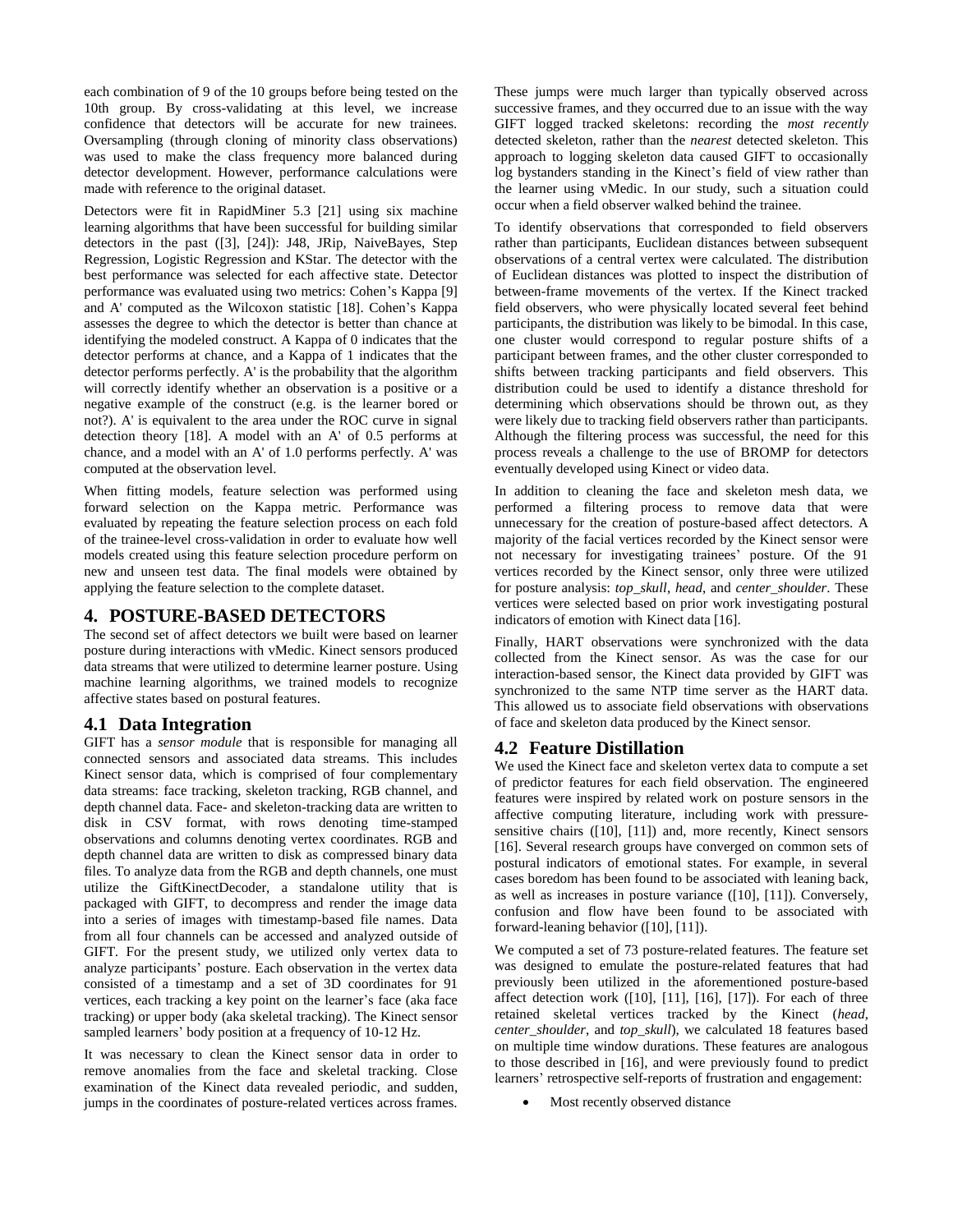| <b>Affect</b>                | <b>Interaction-Based Detectors</b> |       |           | <b>Posture-Based Detectors</b> |          |                    |
|------------------------------|------------------------------------|-------|-----------|--------------------------------|----------|--------------------|
|                              | Classifier                         | Kappa | ${\bf A}$ | Classifier                     | Kappa    | ${\bf A}^{\prime}$ |
| <b>Boredom</b>               | Logistic Regression                | 0.469 | 0.848     | Logistic Regression            | 0.109    | 0.528              |
| Confusion                    | Naïve Bayes                        | 0.056 | 0.552     | <b>JRip</b>                    | 0.062    | 0.535              |
| <b>Engaged Concentration</b> | <b>Step Regression</b>             | 0.156 | 0.590     | J48                            | 0.087    | 0.532              |
| Frustration                  | Logistic Regression                | 0.105 | 0.692     | Support Vec. Machine           | 0.061    | 0.518              |
| Surprise                     | KStar                              | 0.081 | 0.698     | Logistic Regression            | $-0.001$ | 0.493              |

**Table 1. Performance of each of the interaction-based and posture-based detectors of affect** 

- Most recently observed depth (Z coordinate)
- Minimum observed distance observed thus far
- Maximum observed distance observed thus far
- Median observed distance observed thus far
- Variance in distance observed thus far
- Minimum observed distance during past 5 seconds
- Maximum observed distance during past 5 seconds
- Median observed distance during past 5 seconds
- Variance in distance during past 5 seconds
- Minimum observed distance during past 10 seconds
- Maximum observed distance during past 10 seconds
- Median observed distance during past 10 seconds
- Variance in distance during past 10 seconds
- Minimum observed distance during past 20 seconds
- Maximum observed distance during past 20 seconds
- Median observed distance during past 20 seconds
- Variance in distance during past 20 seconds

We also induced several *net\_change* features, which are analogous to those reported in [11] and [10] using pressuresensitive seat data:

$$
net\_dist\_change[t] = \begin{vmatrix} head\_dist[t] - head\_dist[t-1] + \\ cen\_shldr\_dist[t] - cen\_shldr\_dist[t-1] + \\ top\_skull\_dist[t] - top\_skull\_dist[t-1] \end{vmatrix} (1)
$$

$$
net\_pos\_change[t] = \begin{vmatrix} head\_pos[t] - head\_pos[t-1] + \\ cen\_shldr\_pos[t] - cen\_shldr\_pos[t-1] + \\ top\_skull\_pos[t] - top\_skull\_pos[t-1] \end{vmatrix} (2)
$$

These features were calculated from Kinect vertex tracking data, as opposed to seat pressure data. Specifically, the *net\_dist\_change* feature was calculated as each vertex's net change in distance (from the Kinect sensor) over a given time window, and then summed together. The *net\_pos\_change* feature was calculated as the Euclidean distance between each vertex's change in position over a given time window, and then summed together. Both the *net\_dist\_change* feature and *net\_pos\_change* feature were calculated for 3 second and 20 second time windows.

We also calculated several *sit\_forward*, *sit\_back*, and *sit\_mid* features analogous to [10] and [17]. To compute these features, we first calculated the average median distance of participants' *head* vertex from each Kinect sensor. This provided a median distance for each of the 10 study stations (see Figure 1). We also calculated the average standard deviation of *head* distance from each sensor. Then, based on the station-specific medians and standard deviations, we calculated the following features for each participant:

$$
sit\_forward = \begin{cases} 1 & \text{if head\_dist} \le \text{median\_dist} - st\_dev \\ 0 & \text{otherwise} \end{cases} \tag{3}
$$

$$
sit\_back = \begin{cases} 1 & \text{if head\_dist} \ge \text{median\_dist} + st\_dev \\ 0 & \text{otherwise} \end{cases} \tag{4}
$$

The *sit\_mid* feature was the logical complement of *sit\_forward* and *sit\_back*; if a learner was neither sitting forward, nor sitting back, they were considered to be in the *sit\_mid* state. We also computed predictor features that characterized the proportion of observations in which the learner was in a *sit\_forward*, *sit\_back*, or *sit\_mid* state over a window of time. Specifically, we calculated these features for 5, 10, and 20 second time windows, as well as over the entire session to-date.

#### **4.3 Machine Learning**

Posture-based detectors of affect were built using a process analogous to the one used to build our interaction-based detectors. As such, separate detectors were, once again, built for each individual affective state and behavioral construct. All observations labeled as '?' were removed from the training set as they represent observations where the cadet's affective state or behavior could not be determined.

Each detector was validated using 10-fold participant-level crossvalidation. Oversampling was used to balance class frequency by cloning minority class instances, as was the case when training our interaction-based detectors. RapidMiner 5.3 was used to train the detectors using multiple different classification algorithms: J48 decision trees, naïve Bayes, support vector machines, logistic regression, and JRip. When fitting posture-based affect detection models, feature selection was, once again, performed through forward selection using a process analogous to the one used for our interaction-based detectors.

#### **5. RESULTS**

As discussed above, each of the interaction-based and posturebased detectors of affect were cross-validated at the participant level (10 folds) and performance was evaluated using both Kappa and A'. Table 1 summarizes the performance achieved by each detector for both the Kappa and A' metrics.

Performance of our interaction-based detectors was highly variable across affective states. The detector of boredom achieved, by far, the highest performance (Kappa =  $0.469$ , A' =  $0.848$ ) while some of the other detectors achieved very low performance. This was the case for the confusion detector that performed barely above chance level (Kappa =  $0.056$ , A' =  $0.552$ ). Detectors of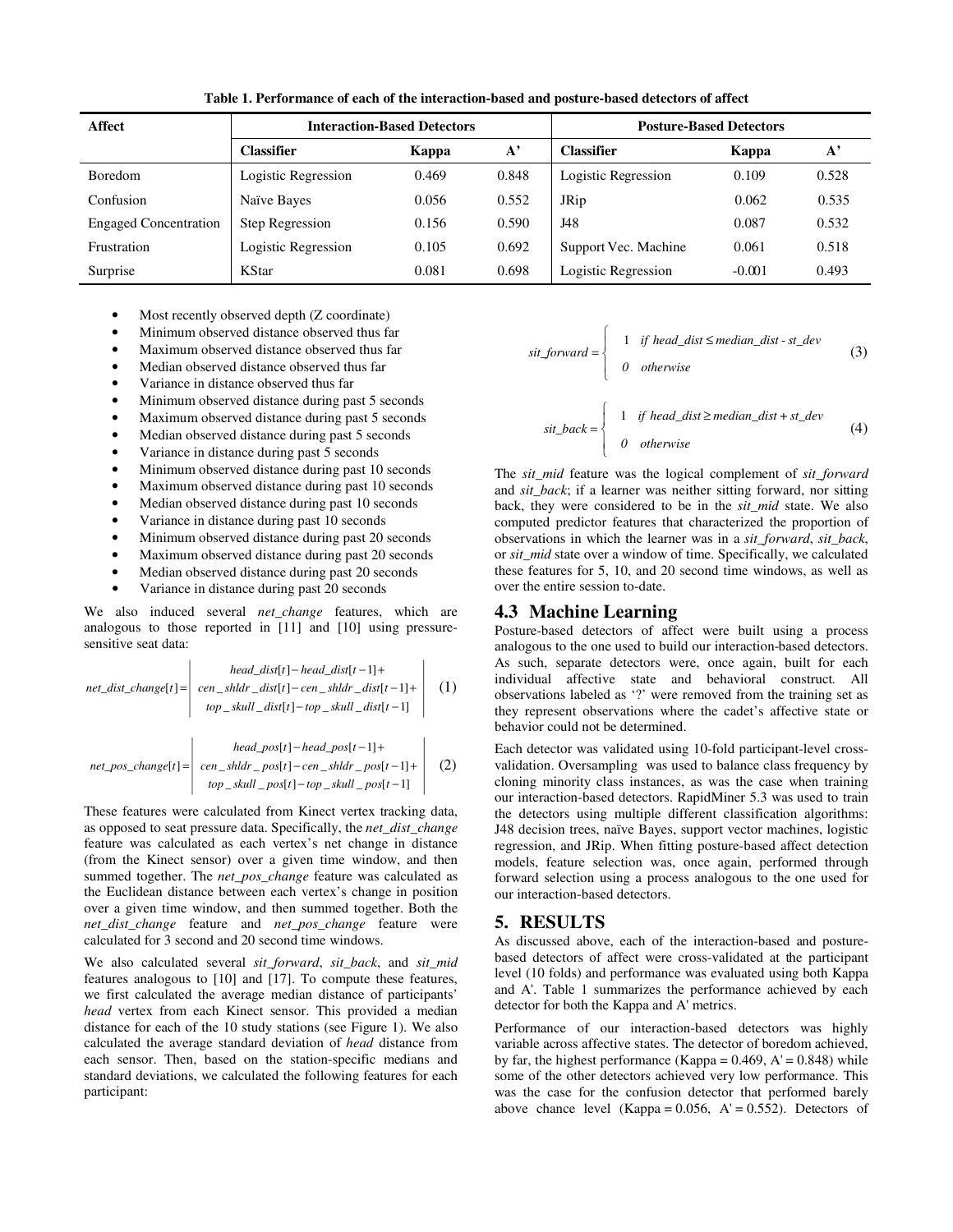frustration and surprise achieved relatively low Kappa (0.105 and 0.081 respectively), but good A' (0.692 and 0.698 respectively). Performance for engaged concentration achieved a Kappa closer to the average (0.156), but below average A' (0.590).

In general, posture-based detectors performed only slightly better than chance, with the exception of the surprise detector, which actually performed worse than chance. The boredom detector, induced as a logistic regression model, achieved the highest predictive performance (Kappa =  $0.109$ , A' =  $0.528$ ), induced as a logistic regression model.

## **6. DISCUSSION**

Across affective states, the posture-based detectors achieved lower predictive performance than the interaction-based detectors. In fact, the posture-based detectors performed only slightly better than chance, and in the case of some algorithms and emotions, worse than chance. This finding is notable, given that our distilled posture features were inspired largely from the research literature, where these types of features have been shown to predict learner emotions effectively in other contexts ([10], [11], [16], [17]). For example, D'Mello and Graesser found machine-learned classifiers discriminating affective states from neutral yielded kappa values of 0.17, on average [10]. Their work utilized posture features distilled from pressure seat data, including several features analogous to those used in our work. Grafsgaard et al. found that Pearson correlation analyses with retrospective self-reports of affect revealed significant relationships between posture and emotion, including frustration, focused attention, involvement, and overall engagement. Reported correlation coefficients ranged in magnitude from 0.35 to 0.56, which are generally considered moderate to large effects [19]. Cooper et al. found that posture seat-based features were particularly effective for predicting excitement in stepwise regression analyses  $(R = 0.56)$ , and provided predictive benefits beyond log-based models across a range of emotions [10]. While the methods employed in each of these studies differ from our own, and thus the empirical results are not directly comparable, the qualitative difference in the predictive value of postural features is notable.

There are several possible explanations for why our posture-based predictors were not more effective. First, our use of BROMP to generate affect labels distinguishes our work from prior efforts, which used self-reports ([10], [16], [17]) or retrospective video freeze-frame analyses [11]. It is possible that BROMP-based labels of affect present distinct challenges for posture-based affect detection. BROMP labels are based on holistic judgments of affect, and pertain to 20-second intervals of time, which may be ill matched for methods that depend upon low-level postural features to predict emotion. Similarly, much of the work on posture-based affect detection has taken place in laboratory settings involving a single participant at a time [11], especially prior work using Kinect sensors ([16], [17]). In contrast, our study was performed with up to 10 simultaneous participants (see Figure 2), introducing potential variations in sensor positions and orientations. This variation may have introduced noise to our posture data, making the task of inducing population-general affect detectors more challenging than in settings where data is collected from a single sensor. If correct, this explanation underscores the challenges inherent in scaling and generalizing sensor-based affect detectors.

The study room's setup also limited how sensors could be positioned and oriented relative to participants. For example, it was not possible to orient Kinect cameras to the sides of participants, capturing participants' profiles, which would have made it easier to detect forward-leaning and backward-leaning postures. This approach has shown promise in other work, but was not a viable option in our study [31]. Had the Kinect sensors been positioned in this manner, the video streams would have been disrupted by other participants' presence in the cameras' fields of view.

Another possible explanation has to do with the population of learners that was involved in the study: U.S. Military Academy (USMA) cadets. Both BROMP observers noted that the population's affective expressiveness was generally different in kind and magnitude than the K-12 and civilian academic populations they were more accustomed to studying. Specifically, they indicated that the USMA population's facial and behavioral expressions of affect were relatively subdued, perhaps due to military cultural norms. As such, displays of affect via movement and body language may have been more difficult to recognize than would have otherwise been encountered in other populations.

In general, we consider the study population, BROMP affect labels, and naturalistic research setup to be strengths of the study. Indeed, despite the difference in how military display affect compared to the K-12 and civilian academic population, human observers were able to achieve the inter-rater reliability required by BROMP (Kappa  $> = 0.6$ ) [23]. Thus we do not have plans to change these components in future work. Instead, we will likely seek to revise and enhance the data mining techniques that we employ to recognize learner affect, as well as the predictor features engineered from raw posture data. In addition, we plan to explore the predictive utility of untapped data streams (e.g., Q-Sensor data, video data).

It is notable that our interaction-based detectors had a more varied performance than had been seen in prior studies using this methodology; the detectors were excellent for boredom, and varied from good to just above chance for other constructs. It is possible that this too is due to the population studied, but may also be due to the nature of the features that were distilled in order to build the models. For example, the high performance of our detector of boredom can be attributed to the fact that one feature, whether the student executed any meaningful actions in the 20 second observation window, very closely matched the trainees' manifestation of this affective state. In fact, a logistic regression detector trained using this feature alone achieved higher performance than our detectors for any of the other affective state  $(Kappa = 0.362, A' = 0.680)$ . It can be difficult to predict, a priori, which features will most contribute to the detection of a specific affective state. It is also possible that some of the affective states for which interaction-based detection was less effective (e.g., confusion) simply did not manifest consistently in the interactions with the learning environment across different trainees. It is thus difficult to determine whether poor performance of detectors for some constructs, such as our confusion detector, is due to insufficient feature engineering or inconsistent behaviors by the trainee. As such, the creation of interaction-based detectors is an iterative process, where features are engineered, and models are induced and refined, until performance reaches an acceptable level, or no improvement in performance is observed, despite repeated knowledge-engineering efforts.

We aim to identify methods to improve the predictive accuracy of posture-based detectors in future work. One advantage they possess relative to interaction-based detectors is that posturebased detectors may be more generalizable, since they pertain to aspects of learner behavior that are outside of the software itself. By contrast, much of the effort invested in the creation of interaction-based detectors is specific to the system for which the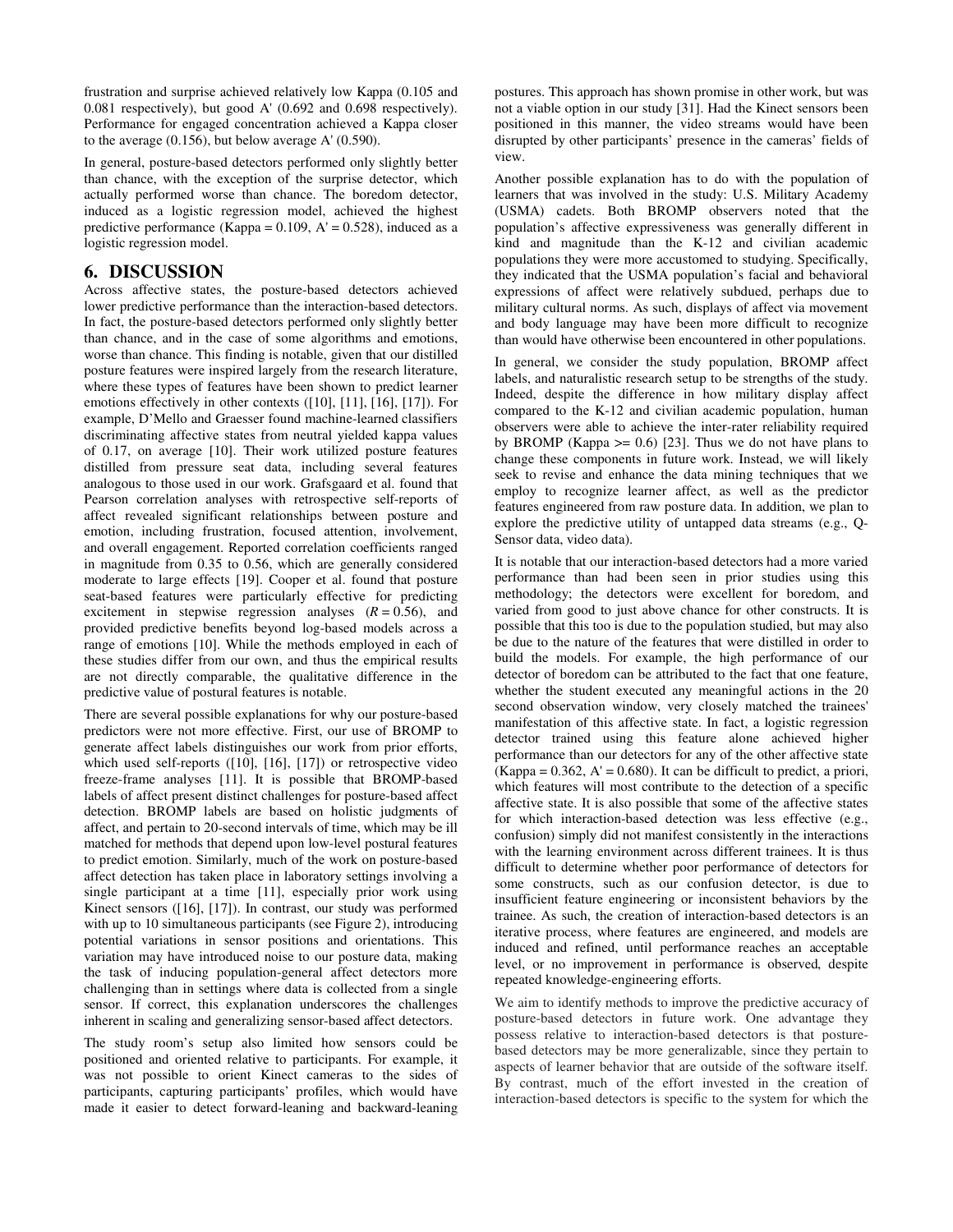detectors are created. Features are built to summarize the learner's interaction in the learning environment and, as such, are dependent on the system's user interface. Much of the creation of interaction-based detectors must hence be replicated for new learning environments, though there have been some attempts to build toolkits that can replicate features seen across many environments, such as unitizing the time between actions by the type of action or problem step (e.g. [28]).

On the other hand, posture-based detectors are built upon a set of features that are more independent of the system for which the detectors are designed. The process of creating the features itself requires considerable effort when compared with building a set of features for interaction-based detectors, such as elaborate efforts to adequately clean the data, but at least in principle, it is only necessary to develop the methods for doing so once. The same data cleaning and feature distillation procedures can be repeated for subsequent systems. This is especially useful in the context of a generalized, multi-system tutoring framework such as GIFT [32]. Although different posture-based affect detectors might need to be created for different tutoring systems—due to differences in the postures associated with affect for different populations of learners, environments and contexts—the posture features we computed from the data provided by Kinect sensors will ultimately become available for re-use by any tutor created using GIFT. This has the potential to considerably reduce the time required to build future posture-based affect detectors for learning environments integrated with the GIFT architecture.

#### **7. CONCLUSION**

Interaction-based and posture-based detectors of affect show considerable promise for adaptive computer-based learning environments. We have investigated their creation and predictive performance in the context of military cadets using the vMedic serious game for tactical combat casualty care. Interaction-based and posture-based detectors capture distinct aspects of learners' affect. Whereas interaction-based detectors capture the relationship between affect and its impact on the trainee's action in the learning environment, posture-based detectors capture learners' physical expressions of emotion.

In our study, we found that interaction-based detectors achieved overall higher performance than posture-based detectors. We speculate that the relatively weak predictive performance of our posture-based affect detectors may be due to some combination of the following: the interplay of high-level BROMP affect labels and low-level postural features, the challenges inherent in running sensor-based affect studies with multiple simultaneous participants, and population-specific idiosyncrasies in USMA cadets' affective expressiveness compared to other populations. The relative advantages and limitations of both interaction-based and posture-based detectors point toward the need for continued research on both types. Each type of detector captures different aspects of learners' manifestations of affective state, and many open questions remain about feature engineering and the predictive ability of each type of detector.

An important direction for future work will be the integration and combination of the two types of detectors presented here. In multiple cases, the combination of data modalities for the creation of affect detectors has been shown to produce detectors with better performance than single-modality detectors ([12], [13], [17]). As such, future work will focus on the study of how these two channels of information can be combined to produce more effective and robust detectors of affect.

Further research on effective, generalizable predictor features for posture-based affect detectors is also needed, as shown by the relatively weak predictive performance of existing features observed in this study. Complementarily, investigating the application of other machine learning algorithms, including temporal models, is likely to prove important, given the complex temporal dynamics of affect during learning. These directions are essential for developing an enhanced understanding of the interplay between affect detector architectures, learning environments, student populations, and methods for determining ground truth affect labels. While significant progress has been made toward realizing the vision of robust, generalizable affectsensitive learning environments, these findings point toward the need for continued empirical research, as well as advances in educational data mining methods applicable to affective computing.

## **8. ACKNOWLEDGMENTS**

We thank our research colleagues, COL James Ness and Dr. Michael Matthews in the Behavioral Science & Leadership Department at the United States Military Academy for their assistance in conducting the study. This research is supported by cooperative agreement #W911NF-13-2-0008 between the U.S. Army Research Laboratory, Teachers College Columbia University, and North Carolina State University. Any opinions, findings, and conclusions expressed in this paper are those of the authors and do not necessarily reflect the views of the U.S. Army Research Laboratory.

## **9. REFERENCES**

- [1] AlZoubi, O., Calvo, R.A., and Stevens, R.H. 2009. Classification of EEG for Emotion Recognition: An Adaptive Approach. *Proc. of the 22nd Australian Joint Conference on Artificial Intelligence*, 52-61.
- [2] Arroyo, I., Cooper, D.G., Burleson, W., Woolf, B.P., Muldner, K., and Christopherson, R. 2009. Emotion Sensors Go to School. *Proc. of the 14th Int'l Conf. on Artificial Intelligence in Education*, 17-24.
- [3] Baker, R.S.J.d., Gowda, S.M., Wixon, M., Kalka, J., Wagner, A.Z., Salvi, A., Aleven, V., Kusbit, G.W., Ocumpaugh, J., and Rossi, L. 2012. Towards Sensor-Free Affect Detection in Cognitive Tutor Algebra. *Proc. of the 5th Int'l Conf. on Educational Data Mining*, 126-133.
- [4] Baker, R., D'Mello, S., Rodrigo, M.M.T., and Graesser, A. 2010. Better to be Frustrated than Bored: The Incidence and Persistence of Affect During Interactions with Three Different Computer-Based Learning Environments. *Int'l J. of Human-Computer Studies*, 68 (4), 223-241.
- [5] Baker, R.S., DeFalco, J.A., Ocumpaugh, J., and Paquette, L. 2014. Towards Detection of Engagement and Affect in a Simulation-Based Combat Medic Training Environment. *2nd Annual GIFT User Symposium (GIFTSym2)*.
- [6] Baker, R.S., and Ocumpaugh, J. 2015. Interaction-Based Affect Detection in Educational Software. The Oxford Handbook of Affective Computing, 233-245.
- [7] Bosch, N., D'Mello, S., Baker, R., Ocumpaugh, J., Shute, V., Ventura, M., Wang, L., and Zhao, W. 2015. Automatic Detection of Learning-Centered Affective States in the Wild. *Proc. of the 2015 Int'l Conf. on Intelligent User Interfaces*.
- [8] Calvo, R.A., and D'Mello, S. 2010. Affect Detection: An Interdisciplinary Review of Models, Methods, and their